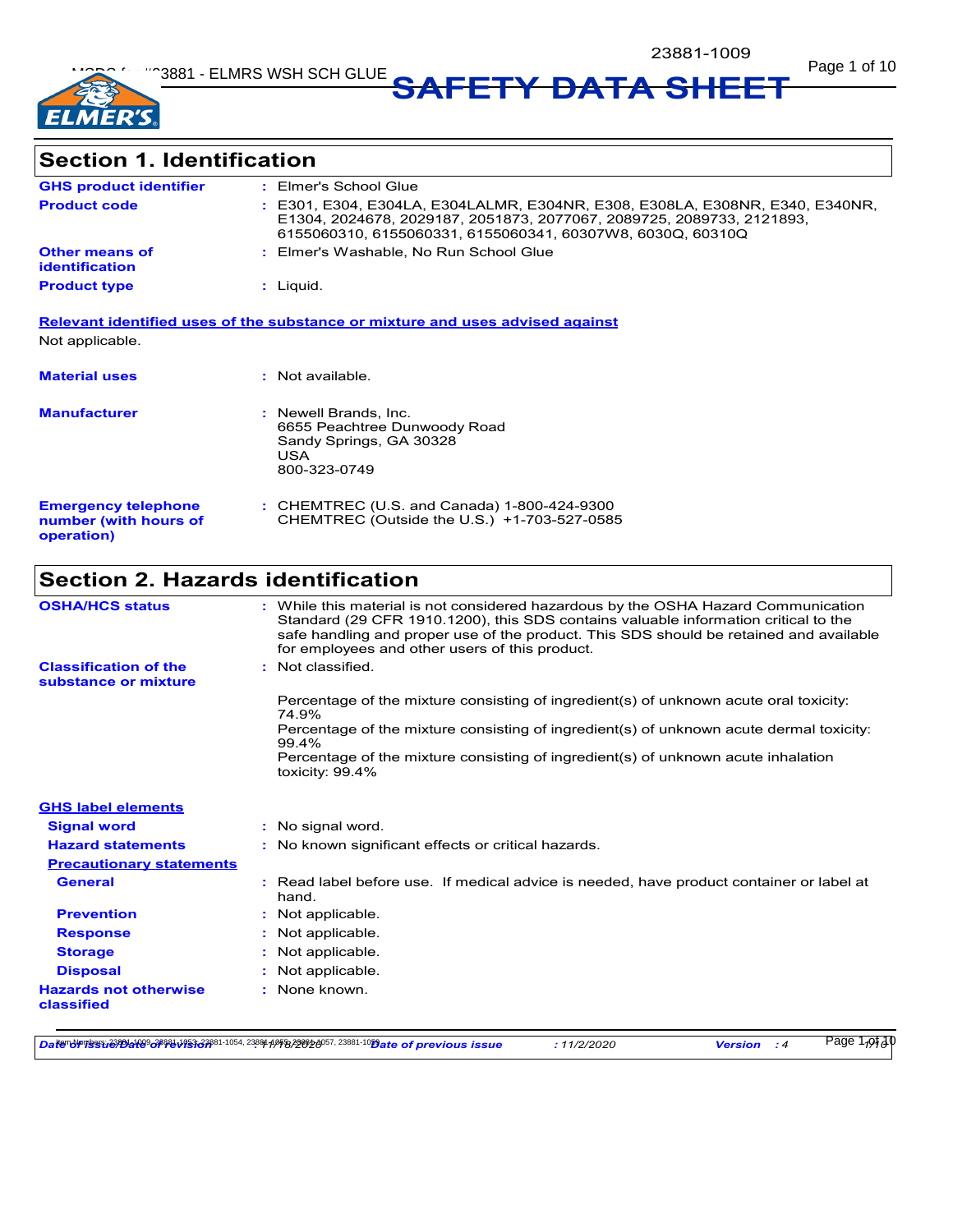# **Section 3. Composition/information on ingredients**

#### **Other means of identification Substance/mixture :**

- Mixture
- **:** Elmer's Washable, No Run School Glue

| Ingredient name |           | <b>CAS number</b> |
|-----------------|-----------|-------------------|
| glycerol        | --<br>ت≥ا | 56-81-5           |

Any concentration shown as a range is to protect confidentiality or is due to batch variation.

**There are no additional ingredients present which, within the current knowledge of the supplier and in the concentrations applicable, are classified as hazardous to health or the environment and hence require reporting in this section.**

**Occupational exposure limits, if available, are listed in Section 8.**

# **Section 4. First aid measures**

## **Description of necessary first aid measures**

| Eye contact                                          | : Immediately flush eyes with plenty of water, occasionally lifting the upper and lower<br>eyelids. Check for and remove any contact lenses. Get medical attention if irritation<br>occurs.                                                                                                                                                            |
|------------------------------------------------------|--------------------------------------------------------------------------------------------------------------------------------------------------------------------------------------------------------------------------------------------------------------------------------------------------------------------------------------------------------|
| <b>Inhalation</b>                                    | : Remove victim to fresh air and keep at rest in a position comfortable for breathing. Get<br>medical attention if symptoms occur.                                                                                                                                                                                                                     |
| <b>Skin contact</b>                                  | : Flush contaminated skin with plenty of water. Remove contaminated clothing and<br>shoes. Get medical attention if symptoms occur.                                                                                                                                                                                                                    |
| <b>Ingestion</b>                                     | : Wash out mouth with water. Remove victim to fresh air and keep at rest in a position<br>comfortable for breathing. If material has been swallowed and the exposed person is<br>conscious, give small quantities of water to drink. Do not induce vomiting unless<br>directed to do so by medical personnel. Get medical attention if symptoms occur. |
| Meet immentent ermontemeleffeete, eerde end delerred |                                                                                                                                                                                                                                                                                                                                                        |

#### **Most important symptoms/effects, acute and delayed**

| <b>Potential acute health effects</b>                                                |                                                                                                                                |  |
|--------------------------------------------------------------------------------------|--------------------------------------------------------------------------------------------------------------------------------|--|
| <b>Eye contact</b>                                                                   | : No known significant effects or critical hazards.                                                                            |  |
| <b>Inhalation</b>                                                                    | : No known significant effects or critical hazards.                                                                            |  |
| <b>Skin contact</b>                                                                  | : No known significant effects or critical hazards.                                                                            |  |
| <b>Ingestion</b>                                                                     | : No known significant effects or critical hazards.                                                                            |  |
| <b>Over-exposure signs/symptoms</b>                                                  |                                                                                                                                |  |
| <b>Eye contact</b>                                                                   | : No specific data.                                                                                                            |  |
| <b>Inhalation</b>                                                                    | : No specific data.                                                                                                            |  |
| <b>Skin contact</b>                                                                  | : No specific data.                                                                                                            |  |
| <b>Ingestion</b>                                                                     | No specific data.                                                                                                              |  |
| Indication of immediate medical attention and special treatment needed, if necessary |                                                                                                                                |  |
| <b>Notes to physician</b>                                                            | : Treat symptomatically. Contact poison treatment specialist immediately if large<br>quantities have been ingested or inhaled. |  |

|                                   | quantities have been ingested or innaled.                                            |
|-----------------------------------|--------------------------------------------------------------------------------------|
| <b>Specific treatments</b>        | : No specific treatment.                                                             |
| <b>Protection of first-aiders</b> | : No action shall be taken involving any personal risk or without suitable training. |

**See toxicological information (Section 11)**

*Date of issue/Date of revision* **:** *11/18/2020 Date of previous issue : 11/2/2020 Version : 4 2/10* Item Numbers: 23881-1009, 23881-1053, 23881-1054, 23881-1055, 23881-1057, 23881-1059 Page 2 of 10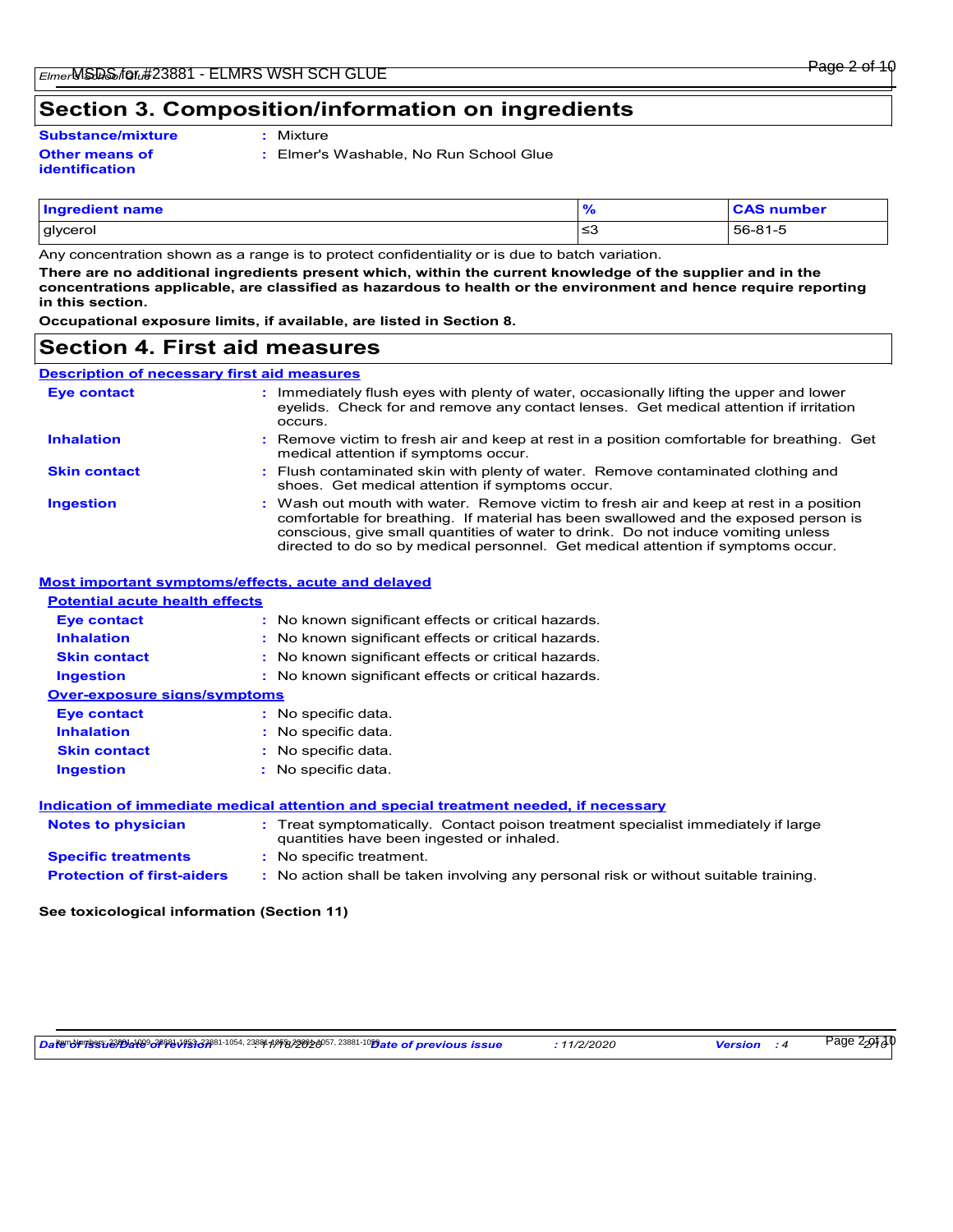# **Section 5. Fire-fighting measures**

| <b>Extinguishing media</b>                               |                                                                                                                                                                                                     |
|----------------------------------------------------------|-----------------------------------------------------------------------------------------------------------------------------------------------------------------------------------------------------|
| <b>Suitable extinguishing</b><br>media                   | : Use an extinguishing agent suitable for the surrounding fire.                                                                                                                                     |
| <b>Unsuitable extinguishing</b><br>media                 | : None known.                                                                                                                                                                                       |
| <b>Specific hazards arising</b><br>from the chemical     | : In a fire or if heated, a pressure increase will occur and the container may burst.                                                                                                               |
| <b>Hazardous thermal</b><br>decomposition products       | Decomposition products may include the following materials:<br>carbon dioxide<br>carbon monoxide                                                                                                    |
| <b>Special protective actions</b><br>for fire-fighters   | : Promptly isolate the scene by removing all persons from the vicinity of the incident if<br>there is a fire. No action shall be taken involving any personal risk or without suitable<br>training. |
| <b>Special protective</b><br>equipment for fire-fighters | : Fire-fighters should wear appropriate protective equipment and self-contained breathing<br>apparatus (SCBA) with a full face-piece operated in positive pressure mode.                            |

# **Section 6. Accidental release measures**

|                                                              | <b>Personal precautions, protective equipment and emergency procedures</b>                                                                                                                                                                                                                                                                                                                                                                                                                                                               |
|--------------------------------------------------------------|------------------------------------------------------------------------------------------------------------------------------------------------------------------------------------------------------------------------------------------------------------------------------------------------------------------------------------------------------------------------------------------------------------------------------------------------------------------------------------------------------------------------------------------|
| For non-emergency<br>personnel                               | : No action shall be taken involving any personal risk or without suitable training.<br>Evacuate surrounding areas. Keep unnecessary and unprotected personnel from<br>entering. Do not touch or walk through spilled material. Put on appropriate personal<br>protective equipment.                                                                                                                                                                                                                                                     |
| For emergency responders                                     | : If specialized clothing is required to deal with the spillage, take note of any information in<br>Section 8 on suitable and unsuitable materials. See also the information in "For non-<br>emergency personnel".                                                                                                                                                                                                                                                                                                                       |
| <b>Environmental precautions</b>                             | : Avoid dispersal of spilled material and runoff and contact with soil, waterways, drains<br>and sewers. Inform the relevant authorities if the product has caused environmental<br>pollution (sewers, waterways, soil or air).                                                                                                                                                                                                                                                                                                          |
| <b>Methods and materials for containment and cleaning up</b> |                                                                                                                                                                                                                                                                                                                                                                                                                                                                                                                                          |
| <b>Small spill</b>                                           | : Stop leak if without risk. Move containers from spill area. Dilute with water and mop up<br>if water-soluble. Alternatively, or if water-insoluble, absorb with an inert dry material and<br>place in an appropriate waste disposal container. Dispose of via a licensed waste<br>disposal contractor.                                                                                                                                                                                                                                 |
| <b>Large spill</b>                                           | : Stop leak if without risk. Move containers from spill area. Prevent entry into sewers,<br>water courses, basements or confined areas. Wash spillages into an effluent treatment<br>plant or proceed as follows. Contain and collect spillage with non-combustible,<br>absorbent material e.g. sand, earth, vermiculite or diatomaceous earth and place in<br>container for disposal according to local regulations (see Section 13). Dispose of via a<br>licensed waste disposal contractor. Note: see Section 1 for emergency contact |

## **Section 7. Handling and storage**

# **Precautions for safe handling**

| <b>Protective measures</b>                       | : Put on appropriate personal protective equipment (see Section 8).                                                                                                                                                                                                                                                                                           |
|--------------------------------------------------|---------------------------------------------------------------------------------------------------------------------------------------------------------------------------------------------------------------------------------------------------------------------------------------------------------------------------------------------------------------|
| <b>Advice on general</b><br>occupational hygiene | : Eating, drinking and smoking should be prohibited in areas where this material is<br>handled, stored and processed. Workers should wash hands and face before eating,<br>drinking and smoking. Remove contaminated clothing and protective equipment before<br>entering eating areas. See also Section 8 for additional information on hygiene<br>measures. |

*Date of issue/Date of revision* **:** *11/18/2020 Date of previous issue : 11/2/2020 Version : 4 3/10* Item Numbers: 23881-1009, 23881-1053, 23881-1054, 23881-1055, 23881-1057, 23881-1059 Page 3 of 10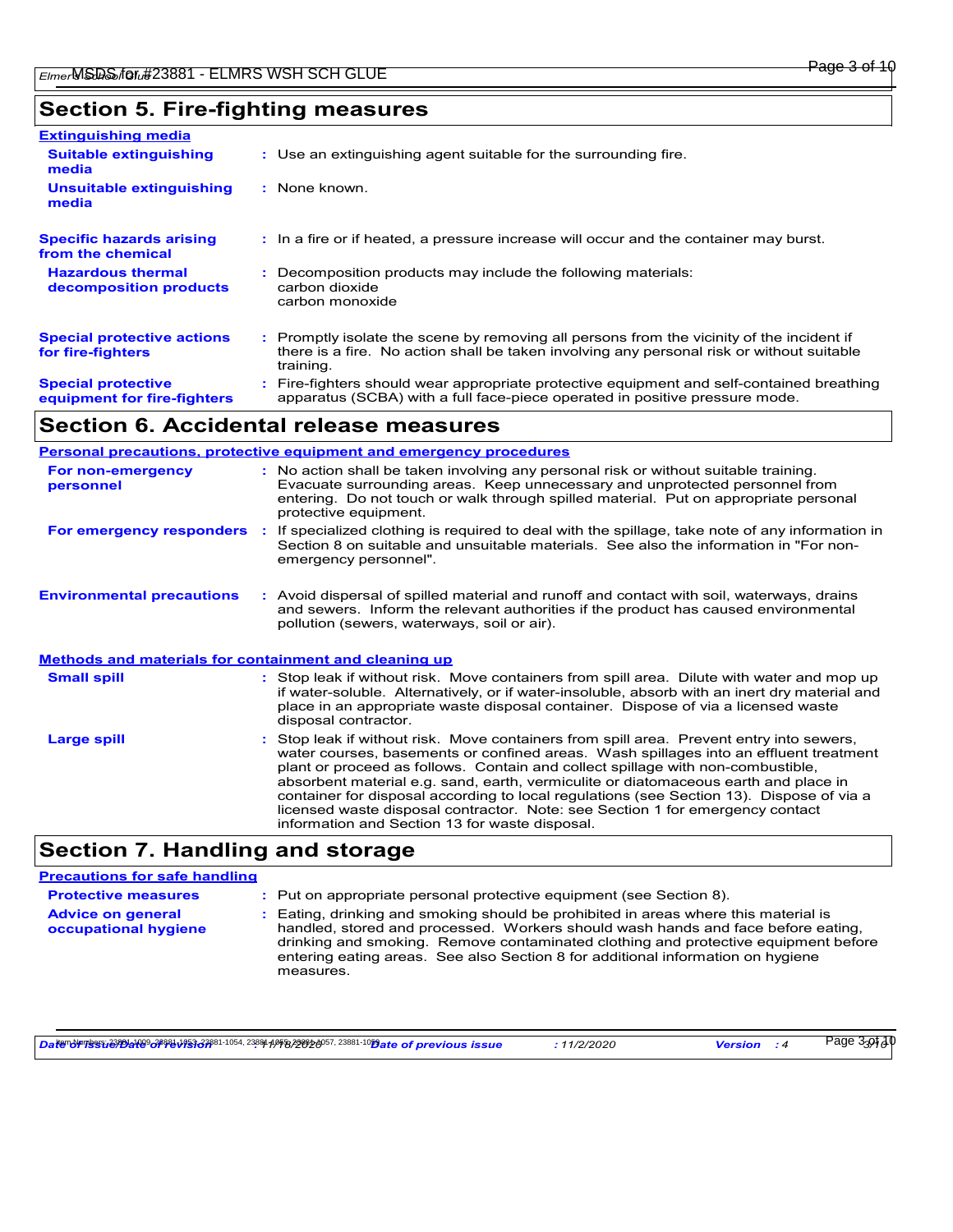# **Section 7. Handling and storage**

| <b>Conditions for safe storage,</b> | Store in accordance with local regulations. Store in original container protected from    |
|-------------------------------------|-------------------------------------------------------------------------------------------|
| including any                       | direct sunlight in a dry, cool and well-ventilated area, away from incompatible materials |
| <b>incompatibilities</b>            | (see Section 10) and food and drink. Keep container tightly closed and sealed until       |
|                                     | ready for use. Containers that have been opened must be carefully resealed and kept       |
|                                     | upright to prevent leakage. Do not store in unlabeled containers. Use appropriate         |
|                                     | containment to avoid environmental contamination. See Section 10 for incompatible         |
|                                     | materials before handling or use.                                                         |

# **Section 8. Exposure controls/personal protection**

## **Control parameters**

| <b>Ingredient name</b> | <b>Exposure limits</b>                                                                                                                                                                                                                                                                                                                |
|------------------------|---------------------------------------------------------------------------------------------------------------------------------------------------------------------------------------------------------------------------------------------------------------------------------------------------------------------------------------|
| glycerol               | OSHA PEL 1989 (United States, 3/1989).<br>TWA: 5 mg/m <sup>3</sup> 8 hours. Form: Respirable<br>Ifraction<br>TWA: 10 mg/m <sup>3</sup> 8 hours. Form: Total dust<br><b>OSHA PEL (United States, 5/2018).</b><br>TWA: 5 mg/m <sup>3</sup> 8 hours. Form: Respirable<br>fraction<br>TWA: 15 mg/m <sup>3</sup> 8 hours. Form: Total dust |

| <b>Appropriate engineering</b>            | : Good general ventilation should be sufficient to control worker exposure to airborne                                                                                                                                                                                                                                          |
|-------------------------------------------|---------------------------------------------------------------------------------------------------------------------------------------------------------------------------------------------------------------------------------------------------------------------------------------------------------------------------------|
| controls                                  | contaminants.                                                                                                                                                                                                                                                                                                                   |
| <b>Environmental exposure</b><br>controls | : Emissions from ventilation or work process equipment should be checked to ensure<br>they comply with the requirements of environmental protection legislation. In some<br>cases, fume scrubbers, filters or engineering modifications to the process equipment<br>will be necessary to reduce emissions to acceptable levels. |

| Individual protection measures |                                     |
|--------------------------------|-------------------------------------|
| <b>Hygiene measures</b>        | : Wash hands, fo<br>eating, smoking |

| <b>Hygiene measures</b>       | : Wash hands, forearms and face thoroughly after handling chemical products, before<br>eating, smoking and using the lavatory and at the end of the working period.<br>Appropriate techniques should be used to remove potentially contaminated clothing.<br>Wash contaminated clothing before reusing. Ensure that eyewash stations and safety<br>showers are close to the workstation location. |
|-------------------------------|---------------------------------------------------------------------------------------------------------------------------------------------------------------------------------------------------------------------------------------------------------------------------------------------------------------------------------------------------------------------------------------------------|
| <b>Eye/face protection</b>    | : Safety eyewear complying with an approved standard should be used when a risk<br>assessment indicates this is necessary to avoid exposure to liquid splashes, mists,<br>gases or dusts. If contact is possible, the following protection should be worn, unless<br>the assessment indicates a higher degree of protection: safety glasses with side-<br>shields.                                |
| <b>Skin protection</b>        |                                                                                                                                                                                                                                                                                                                                                                                                   |
| <b>Hand protection</b>        | : Chemical-resistant, impervious gloves complying with an approved standard should be<br>worn at all times when handling chemical products if a risk assessment indicates this is<br>necessary.                                                                                                                                                                                                   |
| <b>Body protection</b>        | : Personal protective equipment for the body should be selected based on the task being<br>performed and the risks involved and should be approved by a specialist before<br>handling this product.                                                                                                                                                                                               |
| <b>Other skin protection</b>  | : Appropriate footwear and any additional skin protection measures should be selected<br>based on the task being performed and the risks involved and should be approved by a<br>specialist before handling this product.                                                                                                                                                                         |
| <b>Respiratory protection</b> | : Based on the hazard and potential for exposure, select a respirator that meets the<br>appropriate standard or certification. Respirators must be used according to a<br>respiratory protection program to ensure proper fitting, training, and other important<br>aspects of use.                                                                                                               |

<u>Daterdrresബോജിയിൽ കൂട്ടി എന്ന് കൂട്ടുകളും നടന്ന് കൂട്ടുകളും നടന്ന് പ്രവർത്തിയില് നടന്ന് 2389/10</u>964.075 <mark>Page 4.07</mark>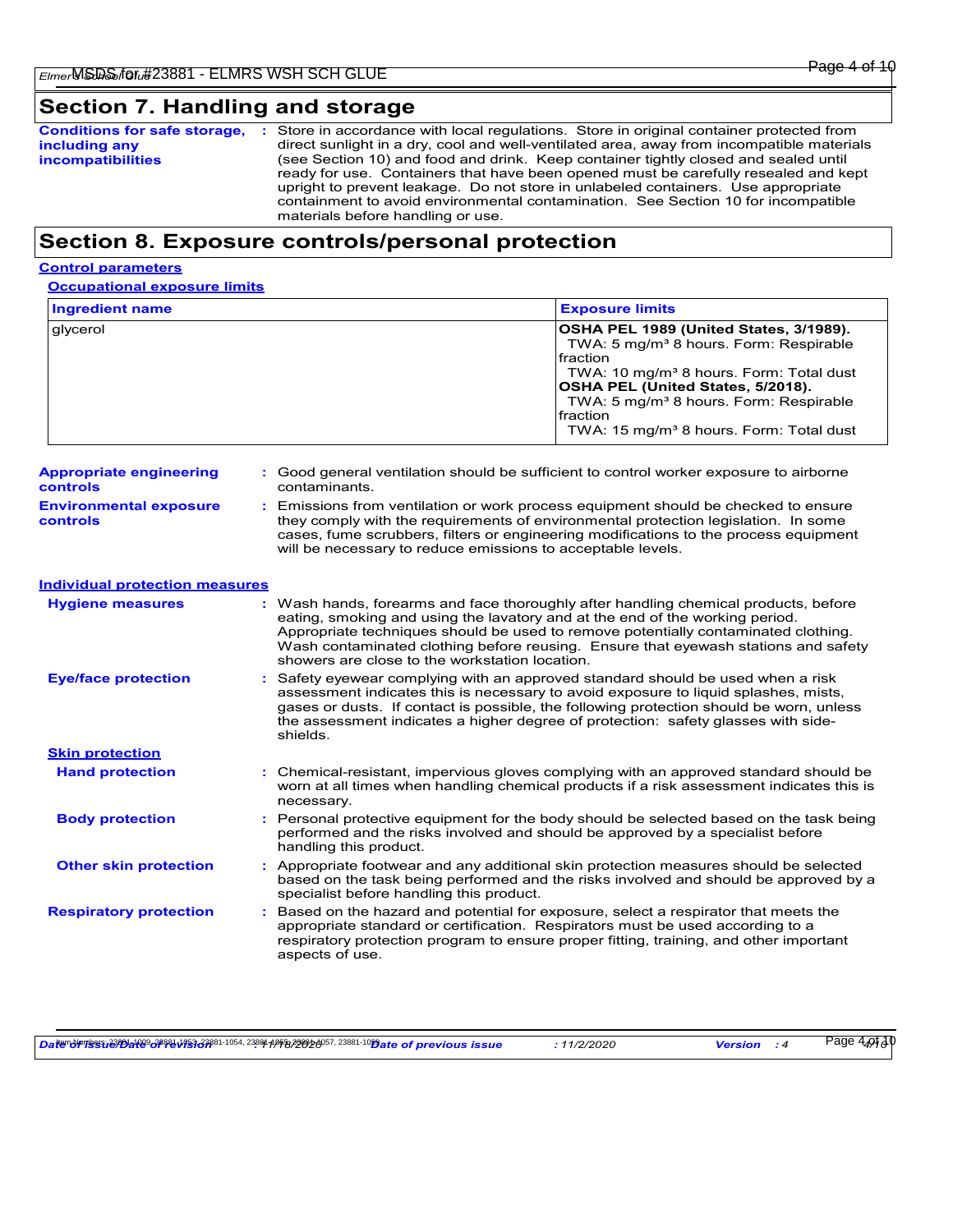# **Section 9. Physical and chemical properties**

# **Appearance**

| <b>Physical state</b>                                  | : Liquid.               |
|--------------------------------------------------------|-------------------------|
| <b>Color</b>                                           | : White.                |
| <b>Odor</b>                                            | : Not available.        |
| <b>Odor threshold</b>                                  | : Not available.        |
| рH                                                     | $: 4.5 \text{ to } 5.5$ |
| <b>Melting point</b>                                   | : Not available.        |
| <b>Boiling point</b>                                   | : Not available.        |
| <b>Flash point</b>                                     | : Not available.        |
| <b>Evaporation rate</b>                                | : Not available.        |
| <b>Flammability (solid, gas)</b>                       | : Not available.        |
| <b>Lower and upper explosive</b><br>(flammable) limits | : Not available.        |
| <b>Vapor pressure</b>                                  | : Not available.        |
| <b>Vapor density</b>                                   | : Not available.        |
| <b>Relative density</b>                                | : Not available.        |
| <b>Solubility</b>                                      | : Not available.        |
| <b>Solubility in water</b>                             | : Not available.        |
| <b>Partition coefficient: n-</b><br>octanol/water      | : Not available.        |
| <b>Auto-ignition temperature</b>                       | : Not available.        |
| <b>Decomposition temperature</b>                       | : Not available.        |
| <b>Viscosity</b>                                       | : Not available.        |
| Flow time (ISO 2431)<br>.                              | : Not available.<br>.   |

# **Section 10. Stability and reactivity**

| <b>Reactivity</b>                            | : No specific test data related to reactivity available for this product or its ingredients.              |
|----------------------------------------------|-----------------------------------------------------------------------------------------------------------|
| <b>Chemical stability</b>                    | : The product is stable.                                                                                  |
| <b>Possibility of hazardous</b><br>reactions | : Under normal conditions of storage and use, hazardous reactions will not occur.                         |
| <b>Conditions to avoid</b>                   | No specific data.                                                                                         |
| <b>Incompatible materials</b>                | : No specific data.                                                                                       |
| <b>Hazardous decomposition</b><br>products   | : Under normal conditions of storage and use, hazardous decomposition products should<br>not be produced. |

# **Section 11. Toxicological information**

# **Information on toxicological effects**

| <b>Acute toxicity</b>          |               |                |             |                 |
|--------------------------------|---------------|----------------|-------------|-----------------|
| <b>Product/ingredient name</b> | <b>Result</b> | <b>Species</b> | <b>Dose</b> | <b>Exposure</b> |
| glycerol                       | ILD50 Oral    | Rat            | 12600 mg/kg |                 |
| $I = I + I + I + I$            |               |                |             |                 |

**Irritation/Corrosion**

*Date of issue/Date of revision* **:** *11/18/2020 Date of previous issue : 11/2/2020 Version : 4 5/10* Item Numbers: 23881-1009, 23881-1053, 23881-1054, 23881-1055, 23881-1057, 23881-1059 Page 5 of 10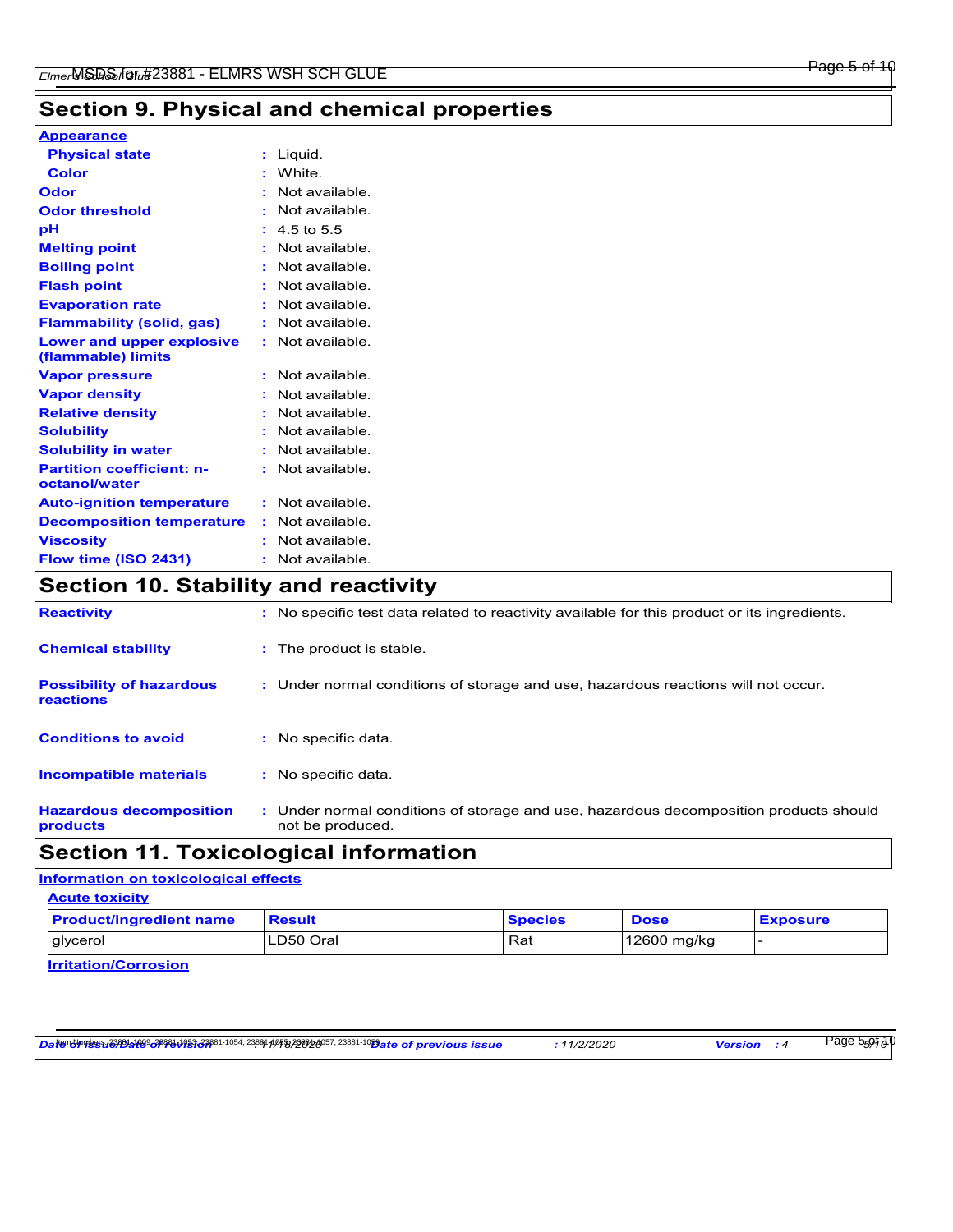# **Section 11. Toxicological information**

| <b>Product/ingredient name</b> | <b>Result</b>         | <b>Species</b> | <b>Score</b> | <b>Exposure</b>     | <b>Observation</b> |
|--------------------------------|-----------------------|----------------|--------------|---------------------|--------------------|
| <u>I</u> glycerol              | Eves - Mild irritant  | Rabbit         |              | <b>24 hours 500</b> |                    |
|                                | lSkin - Mild irritant | Rabbit         |              | mq<br>124 hours 500 |                    |
|                                |                       |                |              | mg                  |                    |

## **Sensitization**

Not available.

## **Mutagenicity**

Not available.

# **Carcinogenicity**

Not available.

#### **Reproductive toxicity**

Not available.

#### **Teratogenicity**

Not available.

## **Specific target organ toxicity (single exposure)**

Not available.

**Specific target organ toxicity (repeated exposure)** Not available.

## **Aspiration hazard**

Not available.

#### **Information on the likely routes of exposure :** Not available.

| <b>Potential acute health effects</b> |                                                     |
|---------------------------------------|-----------------------------------------------------|
| <b>Eve contact</b>                    | : No known significant effects or critical hazards. |
| <b>Inhalation</b>                     | : No known significant effects or critical hazards. |
| <b>Skin contact</b>                   | : No known significant effects or critical hazards. |
| <b>Ingestion</b>                      | : No known significant effects or critical hazards. |

#### **Symptoms related to the physical, chemical and toxicological characteristics**

| <b>Eye contact</b>  | $:$ No specific data. |
|---------------------|-----------------------|
| <b>Inhalation</b>   | : No specific data.   |
| <b>Skin contact</b> | : No specific data.   |
| <b>Ingestion</b>    | : No specific data.   |

## **Delayed and immediate effects and also chronic effects from short and long term exposure**

| <b>Short term exposure</b>                        |                  |
|---------------------------------------------------|------------------|
| <b>Potential immediate</b><br><b>effects</b>      | : Not available. |
| <b>Potential delayed effects</b>                  | : Not available. |
| Long term exposure                                |                  |
| <b>Potential immediate</b><br><b>effects</b>      | : Not available. |
| <b>Potential delayed effects : Not available.</b> |                  |
| <b>Potential chronic health effects</b>           |                  |
| Not available.                                    |                  |
|                                                   |                  |

*Date of issue/Date of revision* **:** *11/18/2020 Date of previous issue : 11/2/2020 Version : 4 6/10* Item Numbers: 23881-1009, 23881-1053, 23881-1054, 23881-1055, 23881-1057, 23881-1059 Page 6 of 10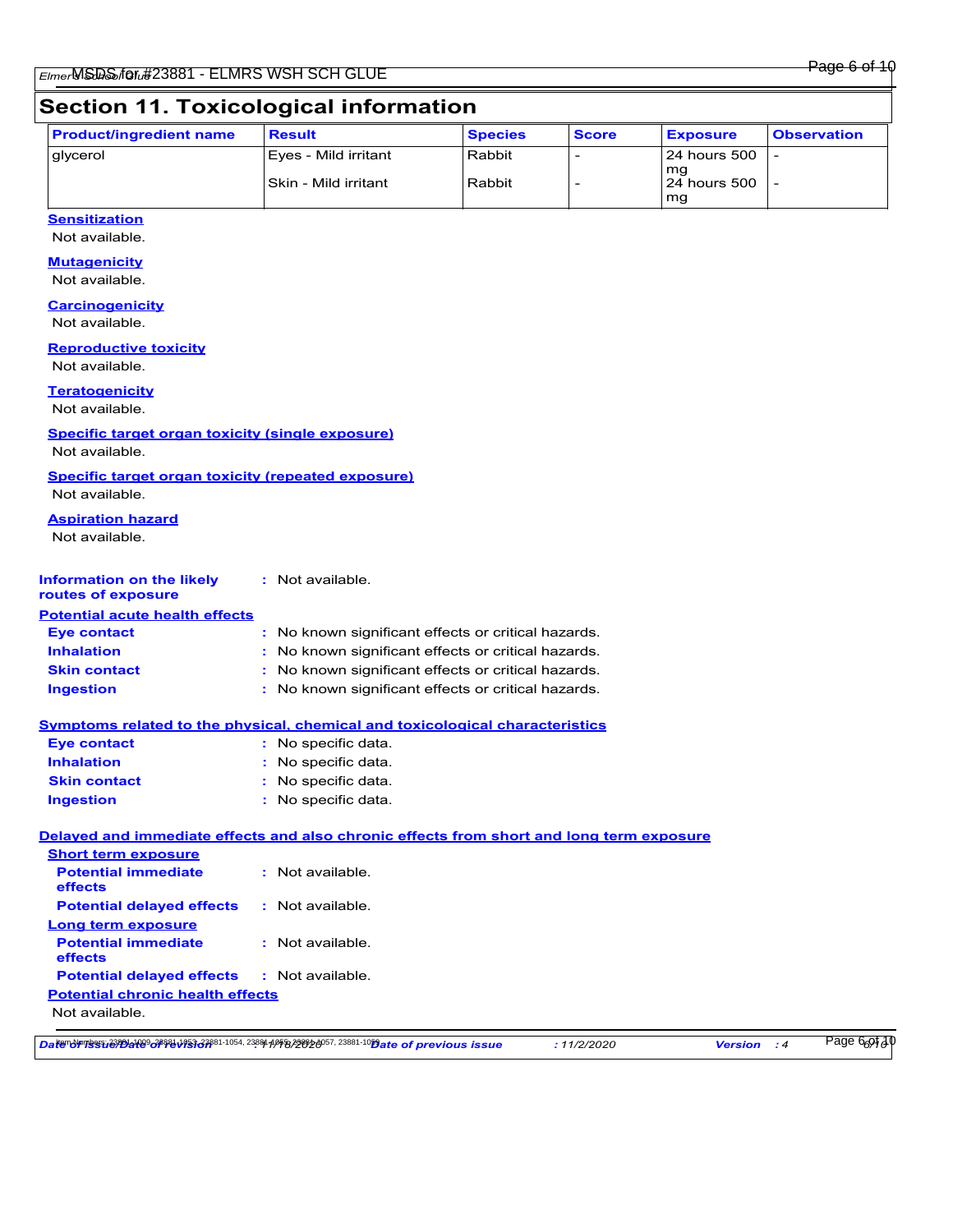# **Section 11. Toxicological information**

| <b>General</b>               | : No known significant effects or critical hazards. |
|------------------------------|-----------------------------------------------------|
| <b>Carcinogenicity</b>       | : No known significant effects or critical hazards. |
| <b>Mutagenicity</b>          | : No known significant effects or critical hazards. |
| <b>Teratogenicity</b>        | : No known significant effects or critical hazards. |
| <b>Developmental effects</b> | : No known significant effects or critical hazards. |
| <b>Fertility effects</b>     | : No known significant effects or critical hazards. |

## **Numerical measures of toxicity**

**Acute toxicity estimates**

| <b>Product/ingredient name</b> | <b>Oral (mg/</b><br>kg) | <b>Dermal</b><br>(mg/kg) | Inhalation Inhalation<br>(gases)<br>(ppm) | (vapors)<br>(mg/l) | <b>Inhalation</b><br>dusts and<br>$mists)$ (mg/ |
|--------------------------------|-------------------------|--------------------------|-------------------------------------------|--------------------|-------------------------------------------------|
| glycerol                       | 12600                   | N/A                      | N/A                                       | N/A                | N/A                                             |

# **Section 12. Ecological information**

#### **Toxicity**

Not available.

## **Persistence and degradability**

Not available.

## **Bioaccumulative potential**

| <b>Product/ingredient name</b> | LongP <sub>ow</sub> | <b>Potential</b> |
|--------------------------------|---------------------|------------------|
| glycerol                       | 1.76<br>- 1         | l low            |

#### **Mobility in soil**

**Soil/water partition coefficient (KOC) :** Not available.

**Other adverse effects :** No known significant effects or critical hazards.

# **Section 13. Disposal considerations**

The generation of waste should be avoided or minimized wherever possible. Disposal of this product, solutions and any by-products should at all times comply with the requirements of environmental protection and waste disposal legislation and any regional local authority requirements. Dispose of surplus and non-recyclable products via a licensed waste disposal contractor. Waste should not be disposed of untreated to the sewer unless fully compliant with the requirements of all authorities with jurisdiction. Waste packaging should be recycled. Incineration or landfill should only be considered when recycling is not feasible. This material and its container must be disposed of in a safe way. Empty containers or liners may retain some product residues. Avoid dispersal of spilled material and runoff and contact with soil, waterways, drains and sewers. **Disposal methods :**

*Date of issue/Date of revision* **:** *11/18/2020 Date of previous issue : 11/2/2020 Version : 4 7/10* Item Numbers: 23881-1009, 23881-1053, 23881-1054, 23881-1055, 23881-1057, 23881-1059 Page 7 of 10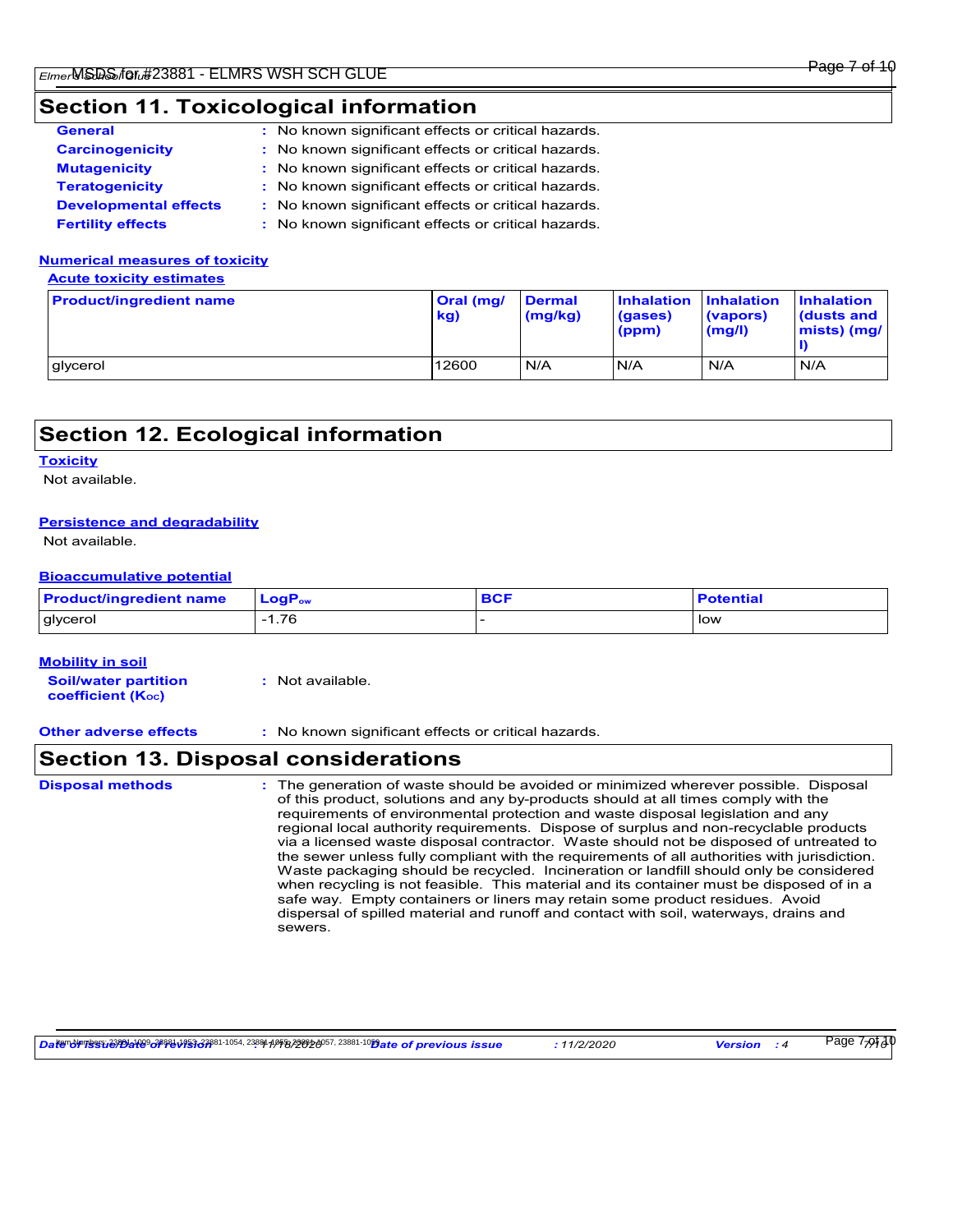|                                      | <b>DOT</b><br><b>Classification</b> | <b>TDG</b><br><b>Classification</b> | <b>Mexico</b><br><b>Classification</b> | <b>IMDG</b>              | <b>IATA</b>              |
|--------------------------------------|-------------------------------------|-------------------------------------|----------------------------------------|--------------------------|--------------------------|
| <b>UN number</b>                     | Not regulated.                      | Not regulated.                      | Not regulated.                         | Not regulated.           | Not regulated.           |
| <b>UN proper</b><br>shipping name    |                                     | $\overline{\phantom{0}}$            |                                        |                          |                          |
| <b>Transport</b><br>hazard class(es) |                                     | $\overline{\phantom{0}}$            |                                        | $\overline{\phantom{0}}$ | $\overline{\phantom{0}}$ |
| <b>Packing group</b>                 | $\overline{\phantom{0}}$            | $\overline{\phantom{0}}$            | $\overline{\phantom{0}}$               | $\overline{\phantom{a}}$ | $\overline{\phantom{0}}$ |
| <b>Environmental</b><br>hazards      | No.                                 | No.                                 | No.                                    | No.                      | No.                      |

**Additional information**

**Special precautions for user Transport within user's premises:** always transport in closed containers that are **:** upright and secure. Ensure that persons transporting the product know what to do in the event of an accident or spillage.

**Transport in bulk according :** Not available. **to Annex II of MARPOL and the IBC Code**

# **Section 15. Regulatory information**

|               | : TSCA 8(a) CDR Exempt/Partial exemption: Not determined                                                                                                                                                                 |
|---------------|--------------------------------------------------------------------------------------------------------------------------------------------------------------------------------------------------------------------------|
|               |                                                                                                                                                                                                                          |
|               |                                                                                                                                                                                                                          |
|               |                                                                                                                                                                                                                          |
|               |                                                                                                                                                                                                                          |
|               |                                                                                                                                                                                                                          |
|               |                                                                                                                                                                                                                          |
|               |                                                                                                                                                                                                                          |
|               |                                                                                                                                                                                                                          |
|               |                                                                                                                                                                                                                          |
|               |                                                                                                                                                                                                                          |
|               |                                                                                                                                                                                                                          |
|               |                                                                                                                                                                                                                          |
| $\frac{9}{6}$ | <b>Classification</b>                                                                                                                                                                                                    |
| $\leq$ 3      | EYE IRRITATION - Category 2B                                                                                                                                                                                             |
|               | : Not listed<br>: Not listed<br>: Not listed<br>: Not listed<br>: Not listed<br><b>Composition/information on ingredients</b><br>: Not applicable.<br>: Not applicable.<br><b>Composition/information on ingredients</b> |

| Datendringssy 239812109 c38881 1953 c3881 - 1054, 23881 1/958 23986 6057, 23881-10 Bate of previous issue | 1/2/2020 | <b>Version</b> | 8 <sub>8</sub> 9‡ქ1<br>Page |
|-----------------------------------------------------------------------------------------------------------|----------|----------------|-----------------------------|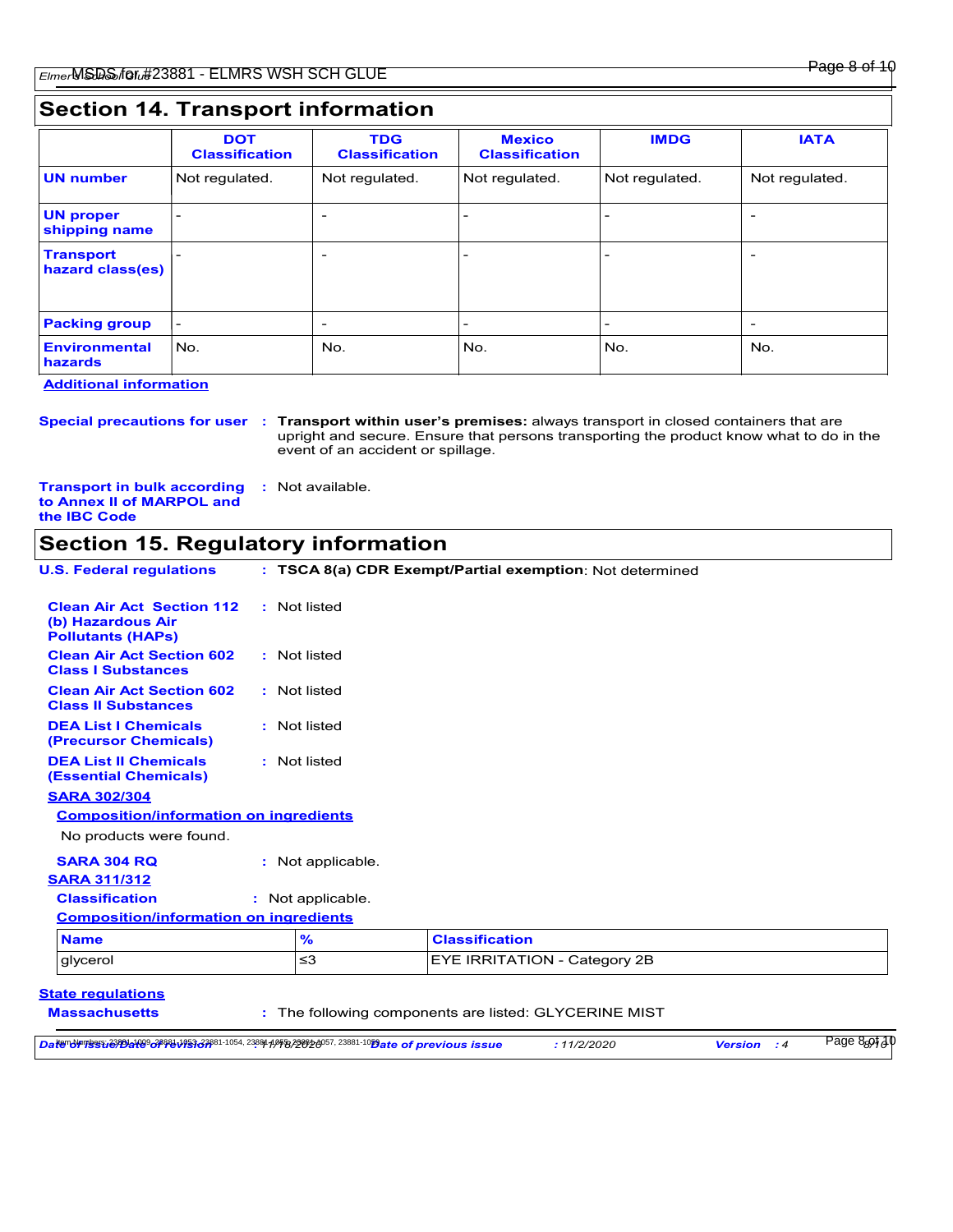## **Section 15. Regulatory information**

| New York |  |
|----------|--|
|          |  |

- 
- **:** None of the components are listed.
- **New Jersey :** The following components are listed: GLYCERIN; 1,2,3-PROPANETRIOL
- **Pennsylvania :** The following components are listed: 1,2,3-PROPANETRIOL

## **California Prop. 65**

This product does not require a Safe Harbor warning under California Prop. 65.

#### **International regulations**

**Chemical Weapon Convention List Schedules I, II & III Chemicals**

Not listed.

## **Montreal Protocol**

Not listed.

# **Stockholm Convention on Persistent Organic Pollutants**

Not listed.

## **Rotterdam Convention on Prior Informed Consent (PIC)**

Not listed.

#### **UNECE Aarhus Protocol on POPs and Heavy Metals**

Not listed.

#### **Inventory list**

| <b>Australia</b>         | : All components are listed or exempted.                                                                    |
|--------------------------|-------------------------------------------------------------------------------------------------------------|
| <b>Canada</b>            | : All components are listed or exempted.                                                                    |
| <b>China</b>             | : All components are listed or exempted.                                                                    |
| <b>Europe</b>            | : All components are listed or exempted.                                                                    |
| <b>Japan</b>             | : Japan inventory (ENCS): All components are listed or exempted.<br>Japan inventory (ISHL): Not determined. |
| <b>New Zealand</b>       | : All components are listed or exempted.                                                                    |
| <b>Philippines</b>       | : All components are listed or exempted.                                                                    |
| <b>Republic of Korea</b> | : All components are listed or exempted.                                                                    |
| <b>Taiwan</b>            | : All components are listed or exempted.                                                                    |
| <b>Thailand</b>          | : All components are listed or exempted.                                                                    |
| <b>Turkey</b>            | : All components are listed or exempted.                                                                    |
| <b>United States</b>     | : All components are listed or exempted.                                                                    |
| <b>Viet Nam</b>          | : All components are listed or exempted.                                                                    |

# **Section 16. Other information**

## **Hazardous Material Information System (U.S.A.)**



**Caution: HMIS® ratings are based on a 0-4 rating scale, with 0 representing minimal hazards or risks, and 4 representing significant hazards or risks. Although HMIS® ratings and the associated label are not required on SDSs or products leaving a facility under 29 CFR 1910.1200, the preparer may choose to provide them. HMIS® ratings are to be used with a fully implemented HMIS® program. HMIS® is a registered trademark and service mark of the American Coatings Association, Inc.**

**The customer is responsible for determining the PPE code for this material. For more information on HMIS® Personal Protective Equipment (PPE) codes, consult the HMIS® Implementation Manual.**

## **National Fire Protection Association (U.S.A.)**

| <b>Datendrivess, 2999419904989811953378</b> 81-1054, 2388119958, 298920057, 23881-1029ate of previous issue | 11/2/2020 | <b>Version</b> | Page 9 <sub>9</sub> 91, J C |
|-------------------------------------------------------------------------------------------------------------|-----------|----------------|-----------------------------|
|-------------------------------------------------------------------------------------------------------------|-----------|----------------|-----------------------------|